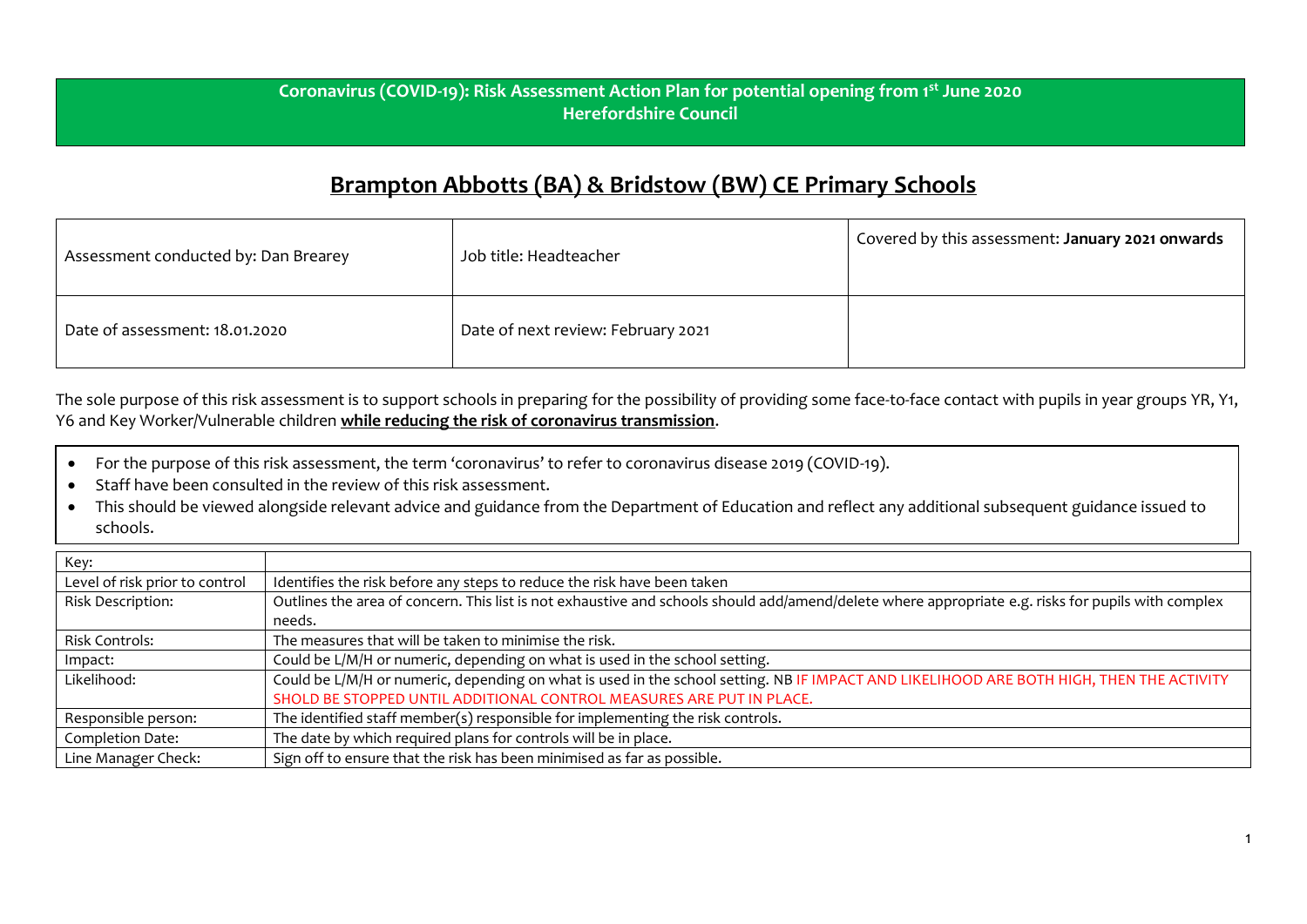| <b>Risk</b><br><b>Description/Area of</b><br><b>Concern</b>                                         | <b>Level of</b><br>risk prior<br>to control | <b>Risk Controls</b>                                                                                                                                                                                                                                                                                                                                                                                                                                                                                                                                                                                                                                                         | <b>Level</b><br>of risk<br>is now<br>$\leftrightarrow$ | Likelihood<br>$\leftrightarrow$ | <b>Responsible</b><br>person | <b>Planned</b><br>completion<br><b>Date</b> | <b>Line</b><br><b>Manager</b><br><b>Check</b> |
|-----------------------------------------------------------------------------------------------------|---------------------------------------------|------------------------------------------------------------------------------------------------------------------------------------------------------------------------------------------------------------------------------------------------------------------------------------------------------------------------------------------------------------------------------------------------------------------------------------------------------------------------------------------------------------------------------------------------------------------------------------------------------------------------------------------------------------------------------|--------------------------------------------------------|---------------------------------|------------------------------|---------------------------------------------|-----------------------------------------------|
| The school lapses in<br>following national<br>guidelines and advice,<br>putting everyone at<br>risk | Low                                         | To ensure that all relevant guidance is followed and<br>communicated:<br>The school to keep up-to-date with advice issued by, but not<br>limited to, DfE, NHS, Department of Health and Social Care<br>and PHE, and review its risk assessment accordingly<br>Information on the school website is updated.<br>$\bullet$<br>Pupils updated via classrooms/email/text as necessary.<br>$\bullet$<br>Any change in information to be shared with Chair of<br>$\bullet$<br>Governors and passed on to parents and staff by email<br>As a result, the school has the most recent information from the<br>government, and this is distributed throughout the school<br>community. | <u>Low</u>                                             | <b>Low</b>                      | DB/SH/AP                     | 18.01.2020                                  |                                               |
| Poor communication<br>with parents and<br>other stakeholders                                        | Low                                         | All staff/pupils aware of current actions and requirements and<br>$\bullet$<br>reminded frequently using school communication systems<br>Headteacher to share risk assessment with all staff<br>$\bullet$<br>Parents notified of risk assessment plan and shared with<br>$\bullet$<br>parents via website.<br>As a result, all pupils and all staff working with pupils are adhering<br>to current advice.                                                                                                                                                                                                                                                                   | <u>Low</u>                                             | Low                             | DB/SH/AP                     | 18.01.2020                                  |                                               |
| Lack of awareness of<br>policies and<br>procedures                                                  | Low                                         | School leaders will ensure that all policies impacted on by<br>$\bullet$<br>coronavirus controls are updated<br>All staff, pupils and volunteers will make themselves aware of<br>$\bullet$<br>all relevant policies and procedures including, but not limited<br>to, the following:<br>Health and Safety Policy<br>First Aid Policy<br>Intimate care policy<br>Behaviour policy                                                                                                                                                                                                                                                                                             | <u>Low</u>                                             | Low                             | DB/SH/AP                     | 18.01.2020                                  |                                               |

2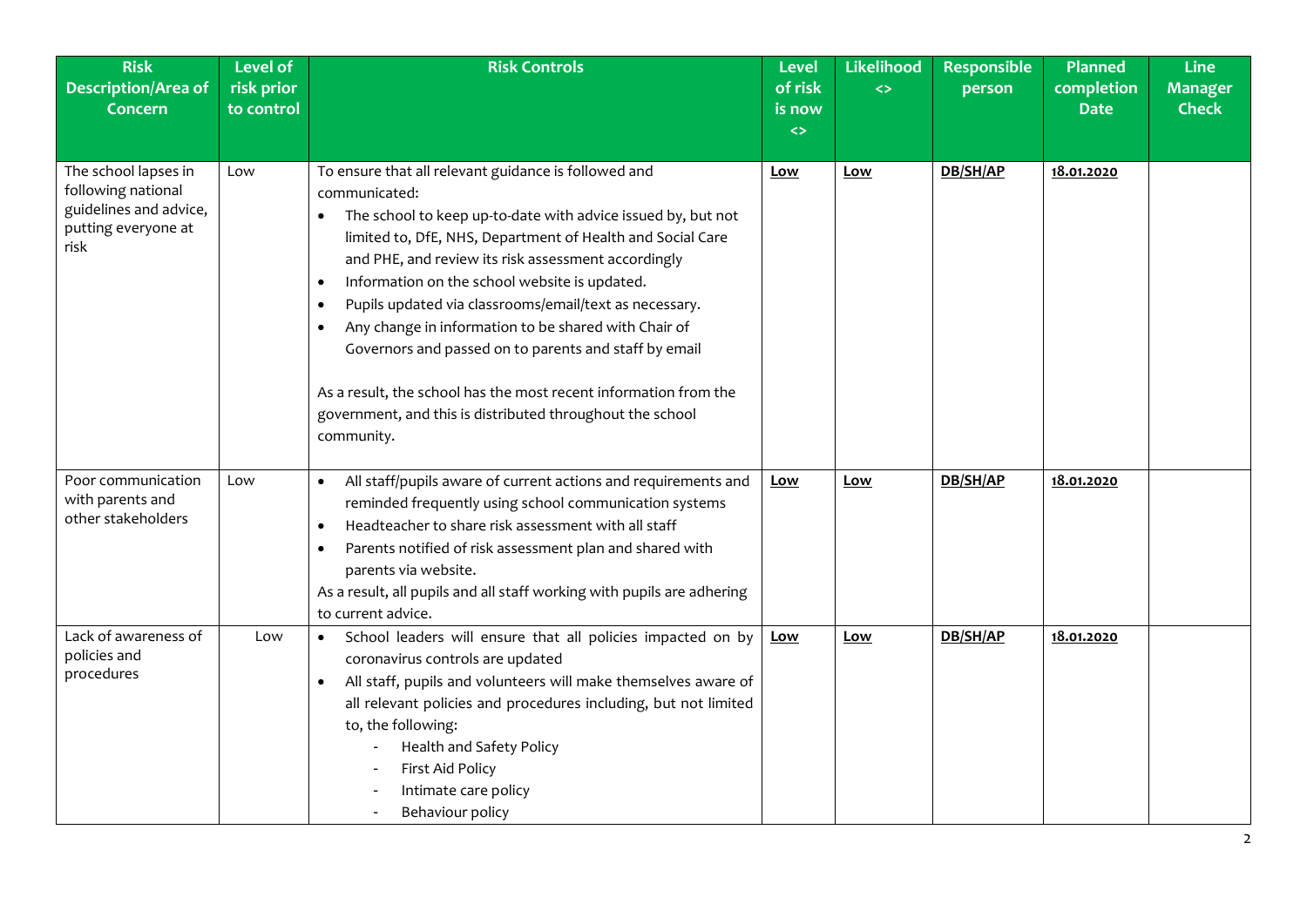| <b>Risk</b><br><b>Description/Area of</b><br><b>Concern</b> | <b>Level of</b><br>risk prior<br>to control | <b>Risk Controls</b>                                                                                                                                                                                                                                                                                                                                                                                                                                                                                                                                                                                                                                                                                                                                                                                                                                                                                                                                                                                                                                                                                                                                                                                                                                                                                                                                   | <b>Level</b><br>of risk<br>is now<br>$\leftrightarrow$ | Likelihood<br>$\leftrightarrow$ | <b>Responsible</b><br>person | <b>Planned</b><br>completion<br><b>Date</b> | <b>Line</b><br><b>Manager</b><br><b>Check</b> |
|-------------------------------------------------------------|---------------------------------------------|--------------------------------------------------------------------------------------------------------------------------------------------------------------------------------------------------------------------------------------------------------------------------------------------------------------------------------------------------------------------------------------------------------------------------------------------------------------------------------------------------------------------------------------------------------------------------------------------------------------------------------------------------------------------------------------------------------------------------------------------------------------------------------------------------------------------------------------------------------------------------------------------------------------------------------------------------------------------------------------------------------------------------------------------------------------------------------------------------------------------------------------------------------------------------------------------------------------------------------------------------------------------------------------------------------------------------------------------------------|--------------------------------------------------------|---------------------------------|------------------------------|---------------------------------------------|-----------------------------------------------|
|                                                             |                                             | All staff have regard to all relevant guidance and legislation<br>including, but not limited to, the following:<br>The Reporting of Injuries, Diseases and Dangerous<br>Occurrences Regulations (RIDDOR) 2013<br>The Health Protection (Notification) Regulations 2010<br>Public Health England (PHE) (2017) 'Health protection<br>in schools and other childcare facilities'<br>DfE and PHE (2021) 'COVID-19: guidance for<br>educational settings'<br>The relevant staff receive any necessary training that helps<br>minimise the spread of infection, e.g. infection control training.<br>Staff are made aware of the school's infection control<br>$\bullet$<br>procedures in relation to coronavirus via email<br>Parents are made aware of the school's infection control<br>$\bullet$<br>procedures in relation to coronavirus via letter/social<br>media/poster at entrance to school - they are informed that<br>they must contact the school as soon as possible if they believe<br>their child has been exposed to coronavirus<br>Pupils are made aware of the school's infection control<br>$\bullet$<br>procedures in relation to coronavirus.<br>Regular electronic briefing issued to staff.<br>$\bullet$<br>As a result, all staff and pupils are aware of the policies and<br>procedures in place to keep themselves safe in school. |                                                        |                                 |                              |                                             |                                               |
| Poor hygiene practice<br>in school - general                | Low                                         | Posters are displayed at the entrance to the school, around<br>$\bullet$<br>school and in every classroom reminding staff, pupils, parents<br>and visitors of the hygiene practice required in school (e.g.<br>washing hands before entering and leaving school)                                                                                                                                                                                                                                                                                                                                                                                                                                                                                                                                                                                                                                                                                                                                                                                                                                                                                                                                                                                                                                                                                       | Low                                                    | Low                             | DB/SH/AP                     | 18.01.2020                                  |                                               |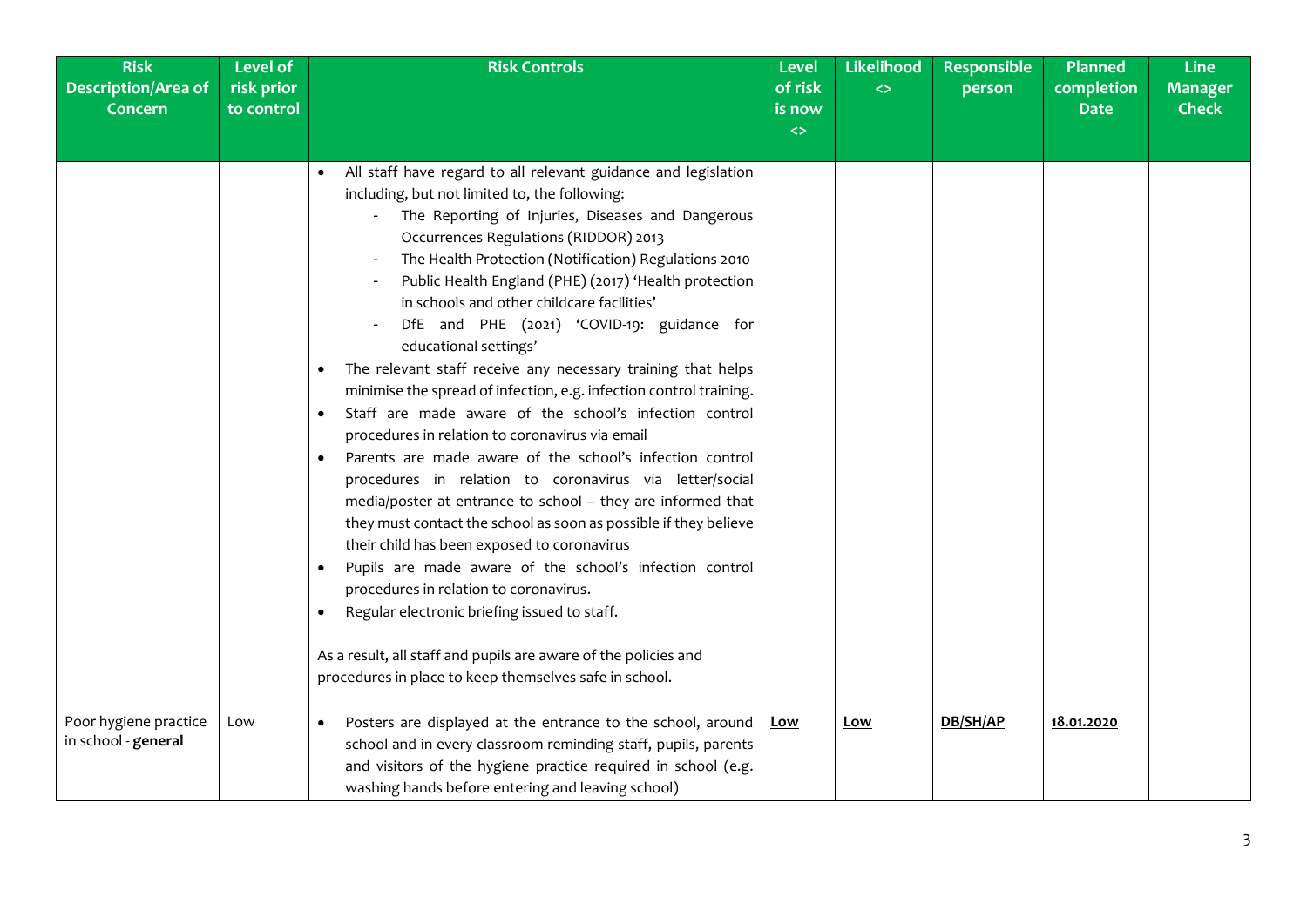| <b>Risk</b><br><b>Description/Area of</b><br><b>Concern</b> | Level of<br>risk prior<br>to control | <b>Risk Controls</b>                                                                                                                                                                                                                                                                                                                                                                                                                                                                                                                                                                                                                                                                                                                                                                                                                                                                                                                                                                                                                                                                                                                                                                                                                                                                                                                                                                                                                                                                                                                                                                                                                                                                                                      | <b>Level</b><br>of risk<br>is now<br>$\leftrightarrow$ | <b>Likelihood</b><br>$\leftrightarrow$ | <b>Responsible</b><br>person | <b>Planned</b><br>completion<br><b>Date</b> | <b>Line</b><br><b>Manager</b><br><b>Check</b> |
|-------------------------------------------------------------|--------------------------------------|---------------------------------------------------------------------------------------------------------------------------------------------------------------------------------------------------------------------------------------------------------------------------------------------------------------------------------------------------------------------------------------------------------------------------------------------------------------------------------------------------------------------------------------------------------------------------------------------------------------------------------------------------------------------------------------------------------------------------------------------------------------------------------------------------------------------------------------------------------------------------------------------------------------------------------------------------------------------------------------------------------------------------------------------------------------------------------------------------------------------------------------------------------------------------------------------------------------------------------------------------------------------------------------------------------------------------------------------------------------------------------------------------------------------------------------------------------------------------------------------------------------------------------------------------------------------------------------------------------------------------------------------------------------------------------------------------------------------------|--------------------------------------------------------|----------------------------------------|------------------------------|---------------------------------------------|-----------------------------------------------|
|                                                             |                                      | Pupils to wash their hands with soap before and after break<br>$\bullet$<br>times and lunchtimes for no less than 20 seconds<br>Teachers to reiterate key messages in class-time (when<br>$\bullet$<br>directed) to pupils to:<br>Cover coughs and sneezes with a tissue,<br>To throw all tissues in a bin<br>To avoid touching eyes, nose and mouth with<br>unwashed hands.<br>Additional alcohol-based sanitiser (that contains no less than<br>$\bullet$<br>60 percent alcohol) and tissues to be provided for the school<br>reception area, dining hall, classrooms and other key locations<br>for staff, pupils and visitors<br>Infection control procedures are adhered to as far as possible<br>$\bullet$<br>in accordance with the DfE and PHE's guidance<br>Sufficient amounts of soap (or hand sanitiser where<br>$\bullet$<br>applicable), clean water, paper towels and waste disposal bins<br>are supplied in all toilets and kitchen areas<br>Hand washing facilities are supervised by staff when pupils are<br>$\bullet$<br>washing their hands to avoid overcrowding in hand washing<br>areas<br>Pupils and staff do not share cutlery, cups or food. Staff to<br>$\bullet$<br>bring in their own cups and utensils or wash thoroughly in<br>school and store separately.<br>All utensils are thoroughly cleaned before and after use<br>$\bullet$<br>Cleaners are employed by the school to carry out additional<br>$\bullet$<br>cleaning. Door handles, doors and toilets are cleaned during<br>the day (daily) and paper/hand towels are refilled regularly<br>(daily)<br>All staff to wear face coverings and/or shields (at their<br>discretion) in communal spaces outside their allotted bubbles. |                                                        |                                        |                              |                                             |                                               |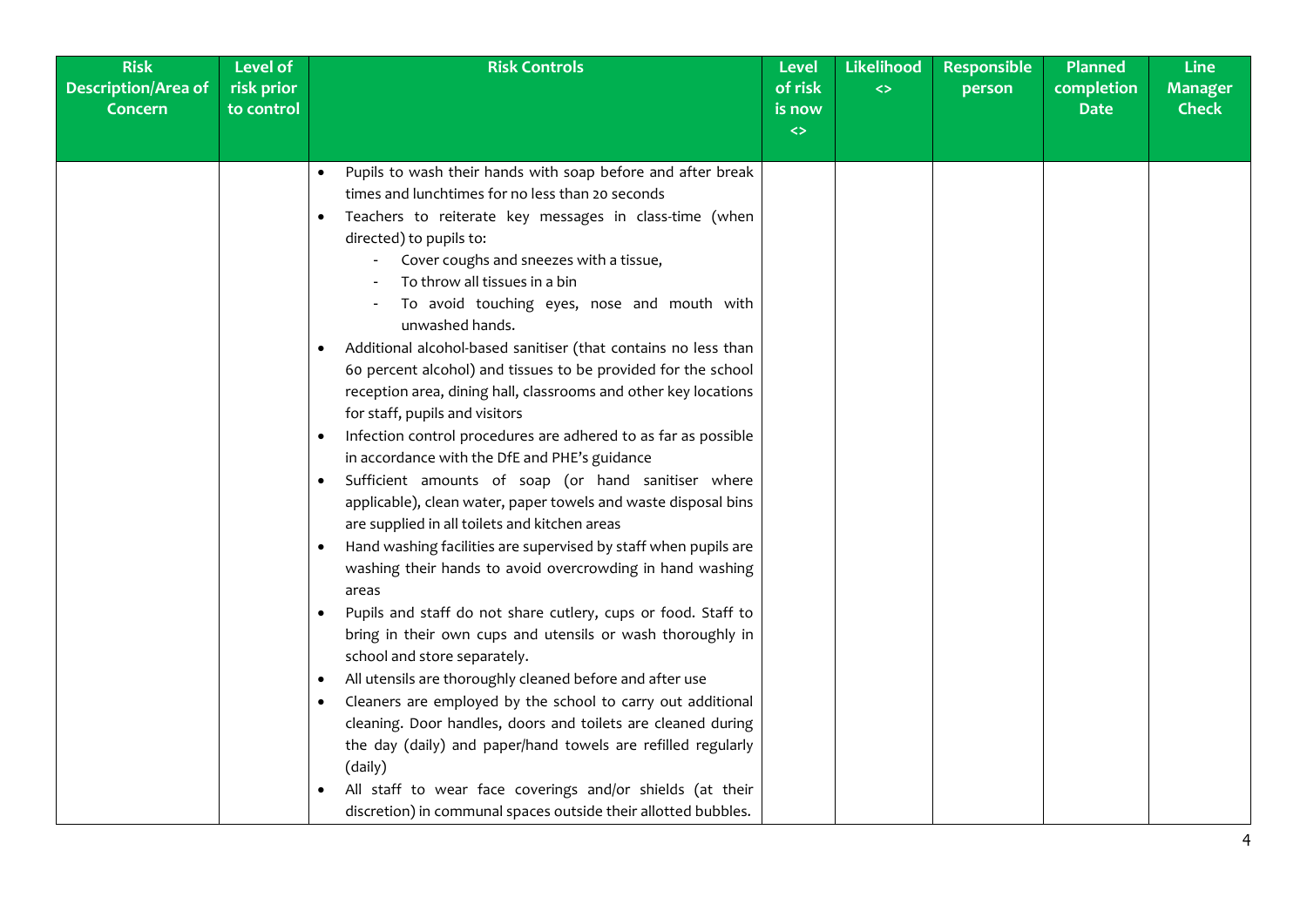| <b>Risk</b><br><b>Description/Area of</b><br><b>Concern</b>                                                 | <b>Level of</b><br>risk prior<br>to control | <b>Risk Controls</b>                                                                                                                                                                                                                                                                                                                                                                                                                                                                            | <b>Level</b><br>of risk<br>is now<br>$\leftrightarrow$ | Likelihood<br>$\leftrightarrow$ | <b>Responsible</b><br>person | <b>Planned</b><br>completion<br><b>Date</b> | <b>Line</b><br><b>Manager</b><br><b>Check</b> |
|-------------------------------------------------------------------------------------------------------------|---------------------------------------------|-------------------------------------------------------------------------------------------------------------------------------------------------------------------------------------------------------------------------------------------------------------------------------------------------------------------------------------------------------------------------------------------------------------------------------------------------------------------------------------------------|--------------------------------------------------------|---------------------------------|------------------------------|---------------------------------------------|-----------------------------------------------|
|                                                                                                             |                                             | As a result, all pupils and staff are adhering to high standards of<br>hygiene to minimise risk of transmission.                                                                                                                                                                                                                                                                                                                                                                                |                                                        |                                 |                              |                                             |                                               |
| Poor hygiene practice<br>- specific - school<br>entrance                                                    | Low                                         | Clear signage in place regarding social distancing<br>$\bullet$<br>Barriers/screens to be used by reception staff when dealing<br>$\bullet$<br>with parents/visitors/contractors<br>Areas touched to be wiped down<br>$\bullet$<br>Discourage parents/visitors from entering the school building<br>$\bullet$<br>Rearrange furniture in reception area to facilitate social<br>$\bullet$<br>distancing (if needed)<br>As a result, reception staff are protected - if not working from<br>home. | Low                                                    | <u>Low</u>                      | DB/SH/AP                     | 18.01.2020                                  |                                               |
| Poor hygiene practice<br>- specific - office<br>spaces                                                      | Low                                         | Start and end times for administrative staff are staggered to<br>$\bullet$<br>support social distancing<br>Tissues/hand sanitiser to be available in office locations<br>$\bullet$<br>Staff to wash hands on arrival at school<br>$\bullet$<br>Each individual is responsible for wiping down their own work<br>$\bullet$<br>area before and after use.<br>As a result, office practice in office spaces limits the risk of the<br>spread of any infection.                                     | Low                                                    | Low                             | DB/SH/AP                     | 18.01.2020                                  |                                               |
| Poor hygiene practice<br>- specific - spread of<br>potential infection at<br>the start of the<br>school day | Low                                         | In line with government advice:<br>Issue information to young people, parents, carers and visitors<br>٠<br>not to enter the school if they display any symptoms of<br>coronavirus<br>Issue information to parents about arrival and departure<br>$\bullet$<br>procedures, including safe drop-off and pick-up                                                                                                                                                                                   | <u>Low</u>                                             | Low                             | DB/SH/AP                     | 18.01.2020                                  |                                               |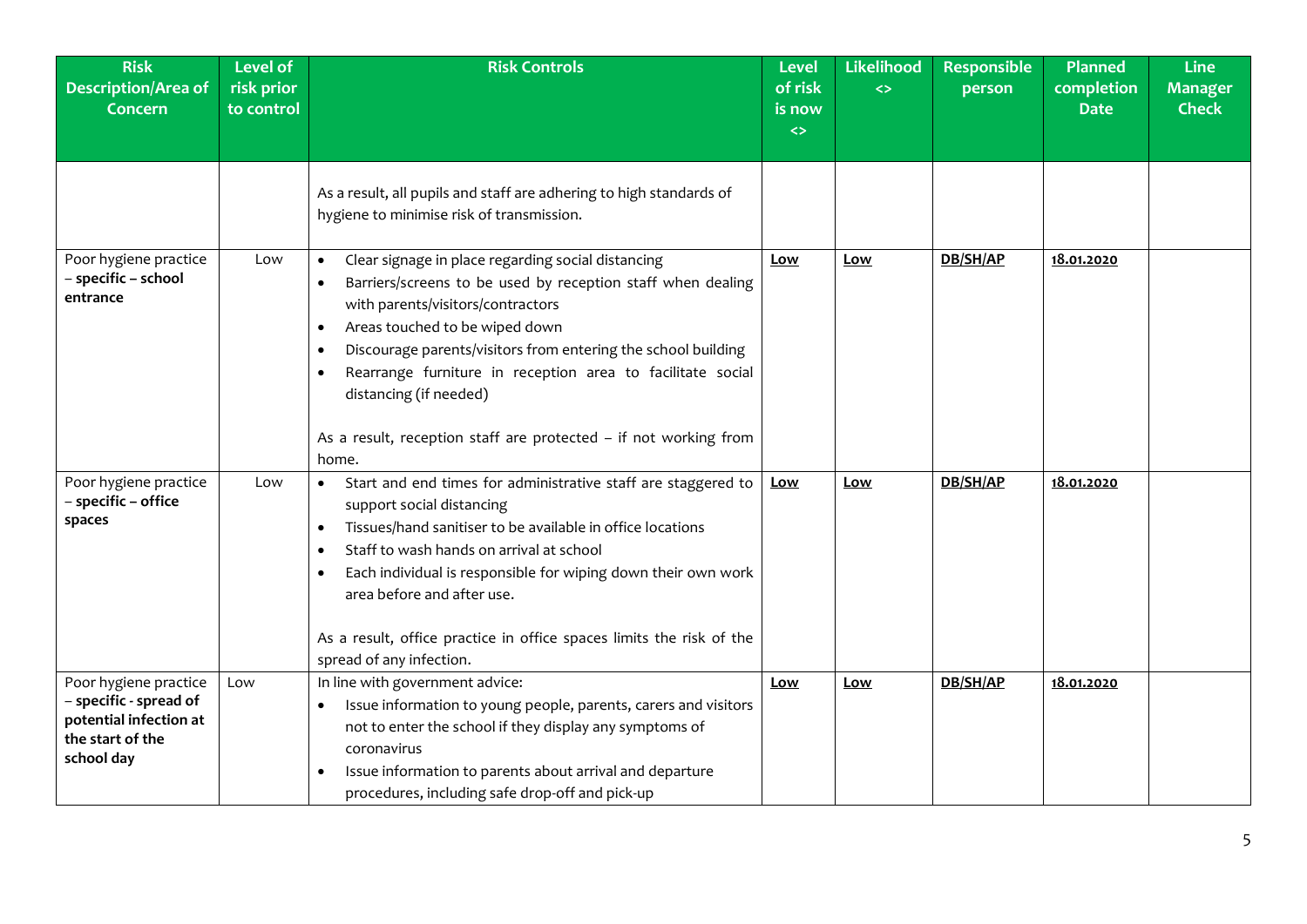| <b>Risk</b>                | <b>Level of</b> | <b>Risk Controls</b>                                                                                                                                                                                                                                                                                                                                                                                                                                                                                                                                                                                                                                                                                                                                                                                                                                                                                                                                                                                                                                                                                                                                                                                                                                                                                       | <b>Level</b>      | Likelihood        | <b>Responsible</b> | <b>Planned</b> | <b>Line</b>    |
|----------------------------|-----------------|------------------------------------------------------------------------------------------------------------------------------------------------------------------------------------------------------------------------------------------------------------------------------------------------------------------------------------------------------------------------------------------------------------------------------------------------------------------------------------------------------------------------------------------------------------------------------------------------------------------------------------------------------------------------------------------------------------------------------------------------------------------------------------------------------------------------------------------------------------------------------------------------------------------------------------------------------------------------------------------------------------------------------------------------------------------------------------------------------------------------------------------------------------------------------------------------------------------------------------------------------------------------------------------------------------|-------------------|-------------------|--------------------|----------------|----------------|
| <b>Description/Area of</b> | risk prior      |                                                                                                                                                                                                                                                                                                                                                                                                                                                                                                                                                                                                                                                                                                                                                                                                                                                                                                                                                                                                                                                                                                                                                                                                                                                                                                            | of risk           | $\leftrightarrow$ | person             | completion     | <b>Manager</b> |
| <b>Concern</b>             | to control      |                                                                                                                                                                                                                                                                                                                                                                                                                                                                                                                                                                                                                                                                                                                                                                                                                                                                                                                                                                                                                                                                                                                                                                                                                                                                                                            | is now            |                   |                    | <b>Date</b>    | <b>Check</b>   |
|                            |                 |                                                                                                                                                                                                                                                                                                                                                                                                                                                                                                                                                                                                                                                                                                                                                                                                                                                                                                                                                                                                                                                                                                                                                                                                                                                                                                            | $\leftrightarrow$ |                   |                    |                |                |
|                            |                 | Inform each year group and their parents of their allocated<br>times for the beginning and end of their school day (this is<br>part of separate timetables for each school)<br>Inform each year group and their parents of the allocated<br>entrance and exit points to school and where they should go<br>on arrival (these are separately produced for each school)<br>Pupils to be supervised in accessing hand-washing facilities on<br>$\bullet$<br>arrival, ensuring that pupils queue while maintaining social<br>distancing as they wait for facilities<br>All staff to wash hands on arrival in school<br>$\bullet$<br>Make it clear to parents and pupils that they cannot<br>$\bullet$<br>congregate at the front of school prior to the start of the<br>school day<br>Make parents and pupils aware of government<br>$\bullet$<br>recommendations with regard to transport. Inform parents<br>and pupils of restrictions and plans relating to school<br>transport<br>Issue information to pupils in relation to restrictions on their<br>movement around the site<br>Sufficient supplies of hand-washing supplies should be<br>$\bullet$<br>provided to accommodate this procedure at the start of the<br>day.<br>Parents and carers required to wear face coverings to drop off<br>children. |                   |                   |                    |                |                |
|                            |                 | As a result, the risk of infection is reduced as pupils and staff arrive                                                                                                                                                                                                                                                                                                                                                                                                                                                                                                                                                                                                                                                                                                                                                                                                                                                                                                                                                                                                                                                                                                                                                                                                                                   |                   |                   |                    |                |                |
|                            |                 | at school.                                                                                                                                                                                                                                                                                                                                                                                                                                                                                                                                                                                                                                                                                                                                                                                                                                                                                                                                                                                                                                                                                                                                                                                                                                                                                                 |                   |                   |                    |                |                |
| Poor hygiene practice      | Low             | Staff to wear additional PPE when supporting pupils with                                                                                                                                                                                                                                                                                                                                                                                                                                                                                                                                                                                                                                                                                                                                                                                                                                                                                                                                                                                                                                                                                                                                                                                                                                                   | <u>Low</u>        | <u>Low</u>        | DB/SH/AP           | 18.01.2020     |                |
| - specific -               |                 | toileting routines - mask, gloves, apron                                                                                                                                                                                                                                                                                                                                                                                                                                                                                                                                                                                                                                                                                                                                                                                                                                                                                                                                                                                                                                                                                                                                                                                                                                                                   |                   |                   |                    |                |                |
|                            |                 | All changing surfaces to be cleaned before and after each use<br>$\bullet$                                                                                                                                                                                                                                                                                                                                                                                                                                                                                                                                                                                                                                                                                                                                                                                                                                                                                                                                                                                                                                                                                                                                                                                                                                 |                   |                   |                    |                |                |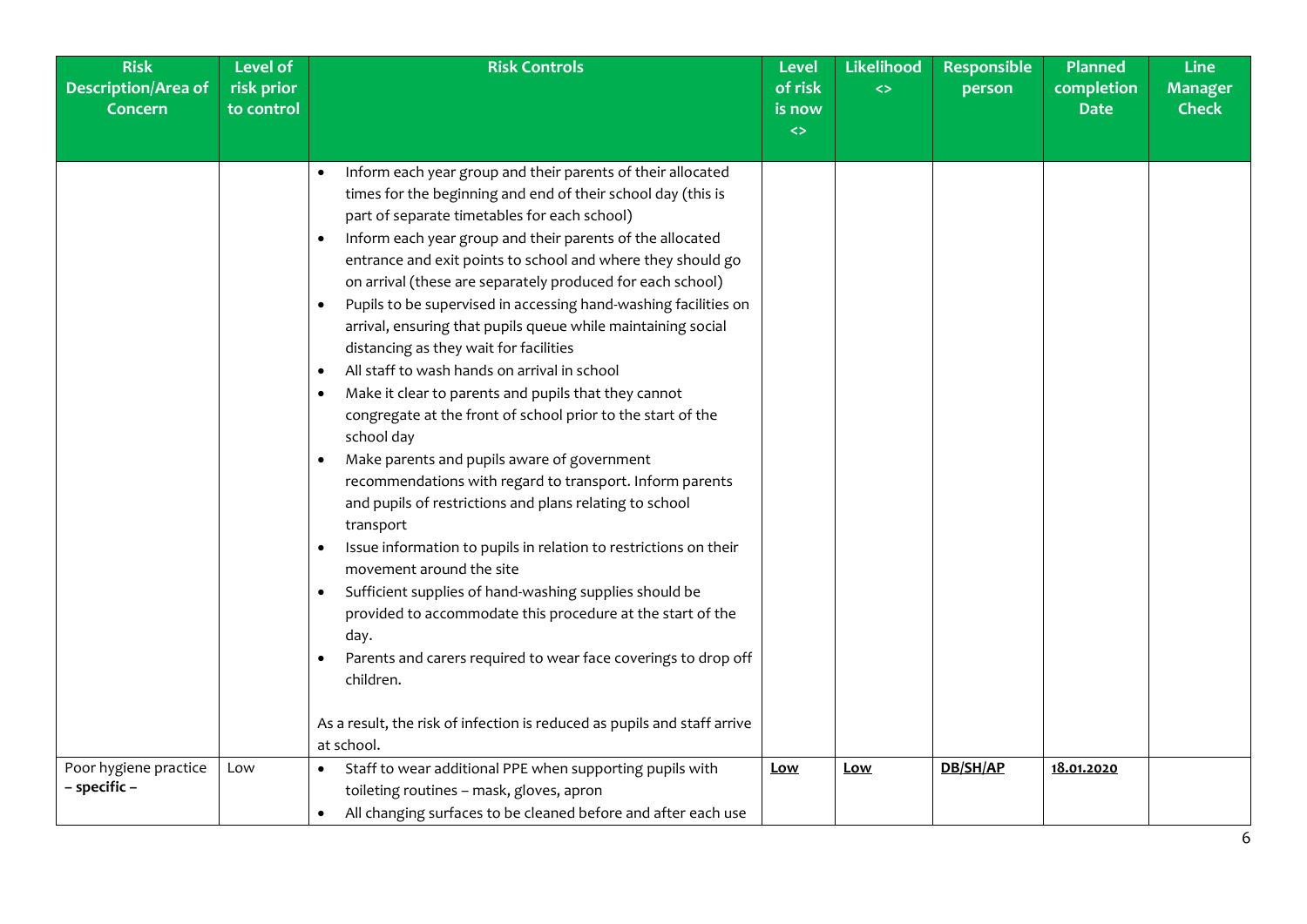| <b>Risk</b><br><b>Description/Area of</b><br><b>Concern</b>     | <b>Level of</b><br>risk prior<br>to control | <b>Risk Controls</b>                                                                                                                                                                                                                                                                                                                                                                                                                                                                                                                                                                                                                                                                                                                                                                                                                                                                                                                                                                                                                                                             | <b>Level</b><br>of risk<br>is now<br>$\leftrightarrow$ | Likelihood<br>$\leftrightarrow$ | <b>Responsible</b><br>person | <b>Planned</b><br>completion<br><b>Date</b> | <b>Line</b><br><b>Manager</b><br><b>Check</b> |
|-----------------------------------------------------------------|---------------------------------------------|----------------------------------------------------------------------------------------------------------------------------------------------------------------------------------------------------------------------------------------------------------------------------------------------------------------------------------------------------------------------------------------------------------------------------------------------------------------------------------------------------------------------------------------------------------------------------------------------------------------------------------------------------------------------------------------------------------------------------------------------------------------------------------------------------------------------------------------------------------------------------------------------------------------------------------------------------------------------------------------------------------------------------------------------------------------------------------|--------------------------------------------------------|---------------------------------|------------------------------|---------------------------------------------|-----------------------------------------------|
| toilet/changing<br>facilities                                   |                                             | Nappies/soiled items to be disposed of in yellow bags<br>$\bullet$<br>Staff to follow specific intimate care procedures as outlined in<br>$\bullet$<br>changing policy<br>Any soiled clothes are put into a plastic bag (double bagged)<br>$\bullet$<br>and sent home.<br>As a result, safe practices are followed and the risk of infection is<br>reduced for staff and pupils.                                                                                                                                                                                                                                                                                                                                                                                                                                                                                                                                                                                                                                                                                                 |                                                        |                                 |                              |                                             |                                               |
| Poor hygiene practice<br>- specific - end of the<br>school day. | Low                                         | Issue information to parents about departure procedures,<br>including safe pick-up<br>Inform pupils and parents of their allocated times for the end<br>$\bullet$<br>of their school day (these are covered in a separate timetable)<br>Inform pupils and their parents of the allocated exit points<br>$\bullet$<br>and pick up points (these are covered in separate maps and<br>timetables)<br>Make it clear to parents and pupils that they cannot<br>$\bullet$<br>congregate at the front of school/in the playground prior to<br>the end of the school day. If waiting to collect pupils, parents<br>are to remain in cars and park safely<br>Make parents and pupils aware of government<br>$\bullet$<br>recommendations with regard to transport. Inform parents<br>and pupils of restrictions and plans relating to school<br>transport and potential road closures.<br>All parents and carers required to wear face coverings upon<br>$\bullet$<br>collection on site every day.<br>As a result, the risk of infection is reduced as pupils and staff leave<br>school. | Low                                                    | Low                             | DB/SH/AP                     | 18.01.2020                                  |                                               |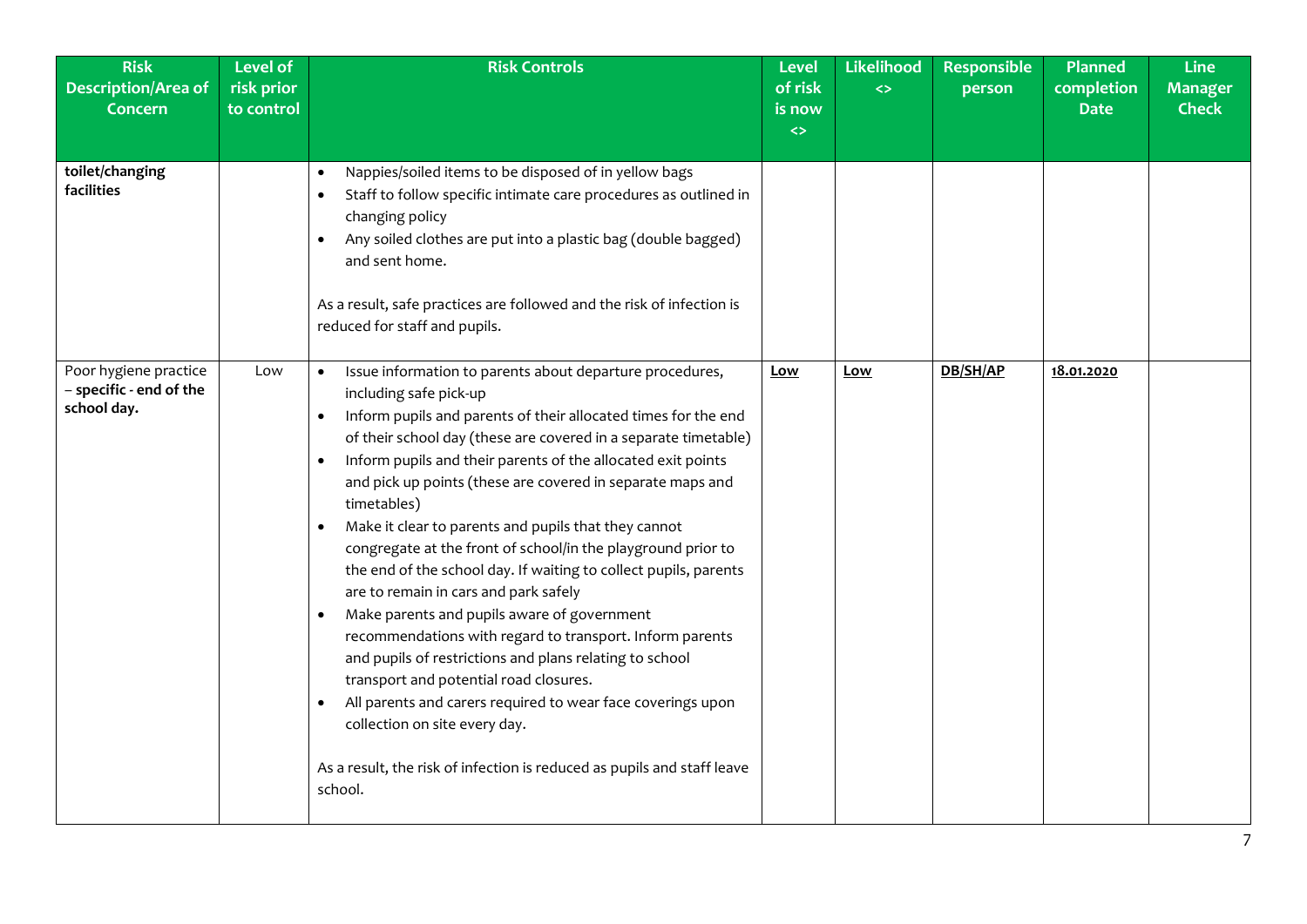| <b>Risk</b><br><b>Description/Area of</b><br><b>Concern</b> | <b>Level of</b><br>risk prior<br>to control | <b>Risk Controls</b>                                                                                                                                                                                                                                                                                                                                                                                                                                                                                                                                                                                                                                                                                                                                                                                                                                                                                                                                                                                                                                                                                                                                                                                                                                                                                                                                                                                                                                                                                                                                                                                                                                                                                                                                                        | <b>Level</b><br>of risk<br>is now<br>$\leftrightarrow$ | Likelihood<br>$\Leftrightarrow$ | <b>Responsible</b><br>person | <b>Planned</b><br>completion<br><b>Date</b> | <b>Line</b><br><b>Manager</b><br><b>Check</b> |
|-------------------------------------------------------------|---------------------------------------------|-----------------------------------------------------------------------------------------------------------------------------------------------------------------------------------------------------------------------------------------------------------------------------------------------------------------------------------------------------------------------------------------------------------------------------------------------------------------------------------------------------------------------------------------------------------------------------------------------------------------------------------------------------------------------------------------------------------------------------------------------------------------------------------------------------------------------------------------------------------------------------------------------------------------------------------------------------------------------------------------------------------------------------------------------------------------------------------------------------------------------------------------------------------------------------------------------------------------------------------------------------------------------------------------------------------------------------------------------------------------------------------------------------------------------------------------------------------------------------------------------------------------------------------------------------------------------------------------------------------------------------------------------------------------------------------------------------------------------------------------------------------------------------|--------------------------------------------------------|---------------------------------|------------------------------|---------------------------------------------|-----------------------------------------------|
| Ill health in school.                                       | Low                                         | Staff are informed of the symptoms of possible coronavirus<br>infection, e.g. a cough, difficulty in breathing and high<br>temperature, and are kept up-to-date with national guidance<br>about the signs, symptoms and transmission of coronavirus<br>Appropriate PPE is sourced and guidance on its location, use<br>٠<br>and disposal issued to staff in line with government guidance<br>on what to do if a pupil or staff member becomes unwell<br>All staff are informed of the procedure in school relating a<br>pupil becoming unwell in school<br>Any pupil who displays signs of being unwell is immediately<br>referred to Headteacher and/or Deputy Headteacher<br>Any staff member who displays signs of being unwell<br>$\bullet$<br>immediately refers themselves to Headteacher and/or Deputy<br>Headteacher and is sent home<br>Where the named person is unavailable, staff ensure that any<br>$\bullet$<br>unwell pupils are moved to an empty room (identified in both<br>schools) whilst they wait for their parent to collect them.<br>School admin team to contact parents. Parents advised to<br>follow the COVID-19: Guidance for households, including<br>accessing testing<br>If a pupil needs to use the bathroom, they should use a<br>$\bullet$<br>separate bathroom (disabled toilet) which will be cleaned after<br>use.<br>Pupils displaying symptoms of coronavirus do not come in to<br>$\bullet$<br>contact with other pupils and as few staff as possible, whilst<br>still ensuring the pupil is safe. A facemask should be worn by<br>the supervising adult if a distance of 2 metres cannot be<br>maintained<br>If contact with a child or young person is necessary, then<br>gloves, an apron and a face mask should be work by the | <u>Low</u>                                             | Low                             | DB/SH/AP                     | 18.01.2020                                  |                                               |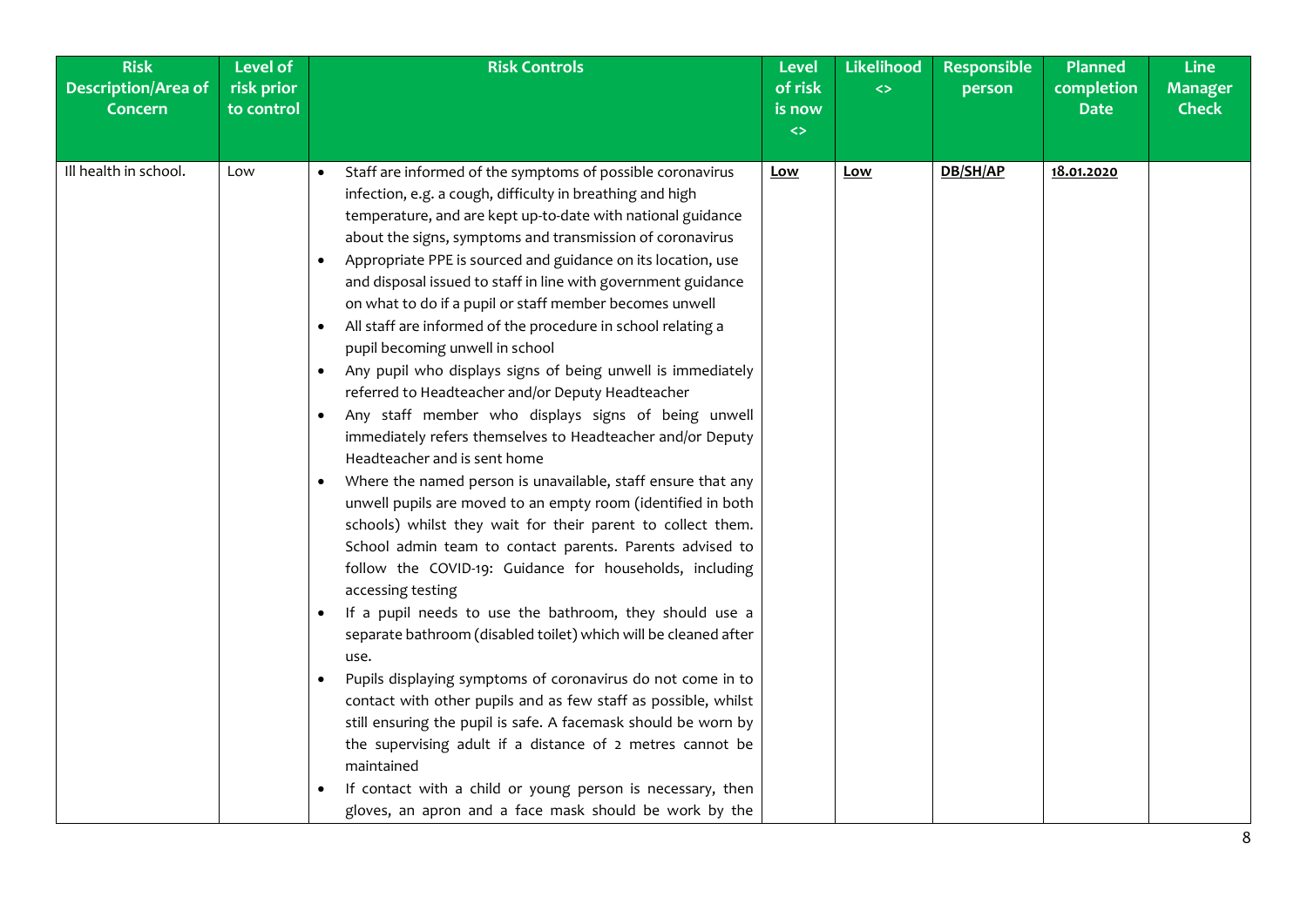| <b>Risk</b><br><b>Description/Area of</b><br><b>Concern</b>                                                            | <b>Level of</b><br>risk prior<br>to control | <b>Risk Controls</b>                                                                                                                                                                                                                                                                                                                                                                                                                                                                                                                                                                                                                                                                                                                                                                                                                               | <b>Level</b><br>of risk<br>is now<br>$\leftrightarrow$ | Likelihood<br>$\leftrightarrow$ | <b>Responsible</b><br>person | <b>Planned</b><br>completion<br><b>Date</b> | <b>Line</b><br><b>Manager</b><br><b>Check</b> |
|------------------------------------------------------------------------------------------------------------------------|---------------------------------------------|----------------------------------------------------------------------------------------------------------------------------------------------------------------------------------------------------------------------------------------------------------------------------------------------------------------------------------------------------------------------------------------------------------------------------------------------------------------------------------------------------------------------------------------------------------------------------------------------------------------------------------------------------------------------------------------------------------------------------------------------------------------------------------------------------------------------------------------------------|--------------------------------------------------------|---------------------------------|------------------------------|---------------------------------------------|-----------------------------------------------|
|                                                                                                                        |                                             | supervising adult. If there is a risk of splashing, eye protection<br>should also be worn<br>The relevant member of staff calls for emergency assistance<br>٠<br>immediately if the pupil's symptoms worsen<br>Unwell pupils who are waiting to go home are supervised in<br>$\bullet$<br>(Large teaching room - BW or Raindrop Room BA) where they<br>can be at least two metres away from others<br>Areas used by unwell pupils who need to go home are<br>$\bullet$<br>identified as out of bounds, thoroughly cleaned and<br>disinfected once vacated.<br>As a result, any member of the school community who becomes<br>unwell, is isolated quickly and appropriate action is taken to<br>minimise the risk of infection.                                                                                                                     |                                                        |                                 |                              |                                             |                                               |
| Poor management of<br>pupil numbers<br>reduces the ability of<br>pupils and staff to<br>practice social<br>distancing. | Low                                         | Leaders to identify and communicate clearly to parents and<br>$\bullet$<br>pupils who is to attend and the times they are to attend<br>Leaders to calculate capacities of classrooms. Classrooms<br>$\bullet$<br>allocated for provision and arranged so that pupils can remain<br>2 metres apart where practicable<br>Timetable reviewed and refreshed and programme<br>٠<br>communicated to teachers and staff<br>Where possible, pupil movement to be limited to make social<br>$\bullet$<br>distancing easier and specialist teachers to move between<br>allocated classrooms<br>Leaders to consider how best to supplement remote<br>$\bullet$<br>education with face-to-face support for pupils.<br>As a result, staff and pupils are clear about where they should be,<br>the times that they should be there and what they are delivering. | <u>Low</u>                                             | <u>Low</u>                      | DB/SH/AP                     | 18.01.2020                                  |                                               |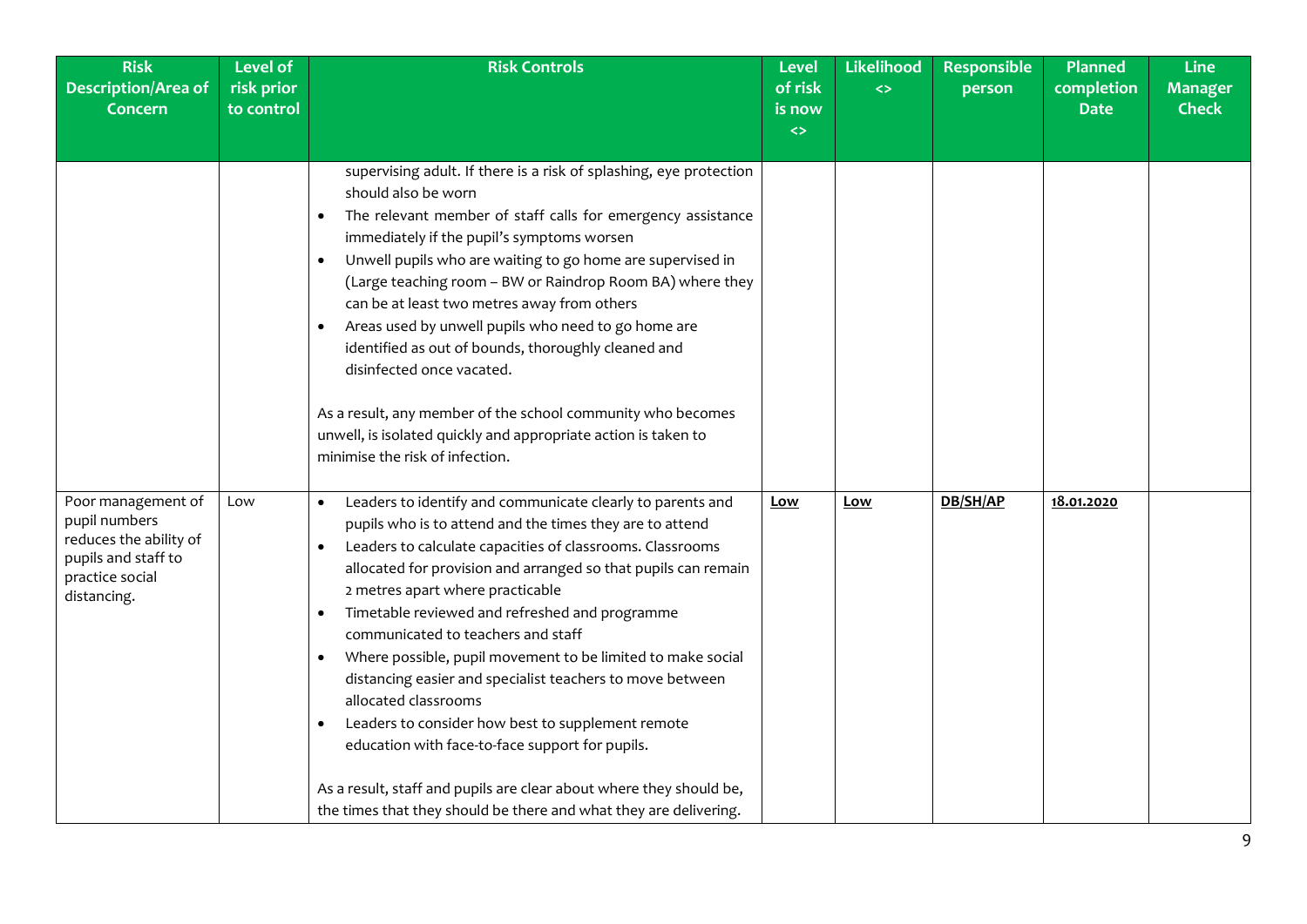| <b>Risk</b><br><b>Description/Area of</b><br><b>Concern</b>                                            | <b>Level of</b><br>risk prior<br>to control | <b>Risk Controls</b>                                                                                                                                                                                                                                                                                                                                                                                                                                              | Level<br>of risk<br>is now<br>$\leftrightarrow$ | Likelihood<br>$\leftrightarrow$ | <b>Responsible</b><br>person | Planned<br>completion<br><b>Date</b> | <b>Line</b><br><b>Manager</b><br><b>Check</b> |
|--------------------------------------------------------------------------------------------------------|---------------------------------------------|-------------------------------------------------------------------------------------------------------------------------------------------------------------------------------------------------------------------------------------------------------------------------------------------------------------------------------------------------------------------------------------------------------------------------------------------------------------------|-------------------------------------------------|---------------------------------|------------------------------|--------------------------------------|-----------------------------------------------|
| A pupil is tested and<br>has a confirmed case<br>of coronavirus.                                       | Low                                         | In line with government advice:<br>The rest of the class/group should be advised to self-isolate<br>$\bullet$<br>for 14 days<br>The Headteacher will contact PHE. Then PHE's local protection<br>$\bullet$<br>teams to conduct a rapid investigation and will advise school<br>on appropriate action.<br>As a result, school leaders taken appropriate action in the event of<br>a confirmed case of coronavirus.                                                 | Low                                             | Low                             | DB/SH/AP                     | 18.01.2020                           |                                               |
| Insufficient staff to<br>run face-to-sessions<br>for pupils.                                           | Low                                         | Leaders to ensure that they have a complete list of shielded<br>$\bullet$<br>and vulnerable adults for their school<br>Protocols for staff to inform leaders if they need to self-isolate<br>$\bullet$<br>are clearly in place<br>Leaders ensure there is a rota in place for cover in the instance<br>$\bullet$<br>that staff have to self-isolate.<br>As a result, sufficient staff cover in place to provide the face-to-<br>face support sessions for pupils. | Medium                                          | <b>Medium</b>                   | DB/SH/AP                     | 18.01.2020                           |                                               |
| Pupil movement<br>between lesson, at<br>breaktime and<br>lunchtime increases<br>the risk of infection. | Low                                         | Staggered starts to be put in place for breaktime and<br>lunchtime<br>One way and isolated working spaces have been established<br>$\bullet$<br>where possible to be put in place for pupils arriving and<br>leaving shared lunch space/lessons.<br>Allocated outdoor areas for each year group to be identified<br>$\bullet$<br>for breaktime and lunchtime<br>Lunchtime to be staggered for different year groups (see<br>$\bullet$<br>separate timetables)     | Low                                             | <u>Low</u>                      | DB/SH/AP                     | 18.01.2020                           |                                               |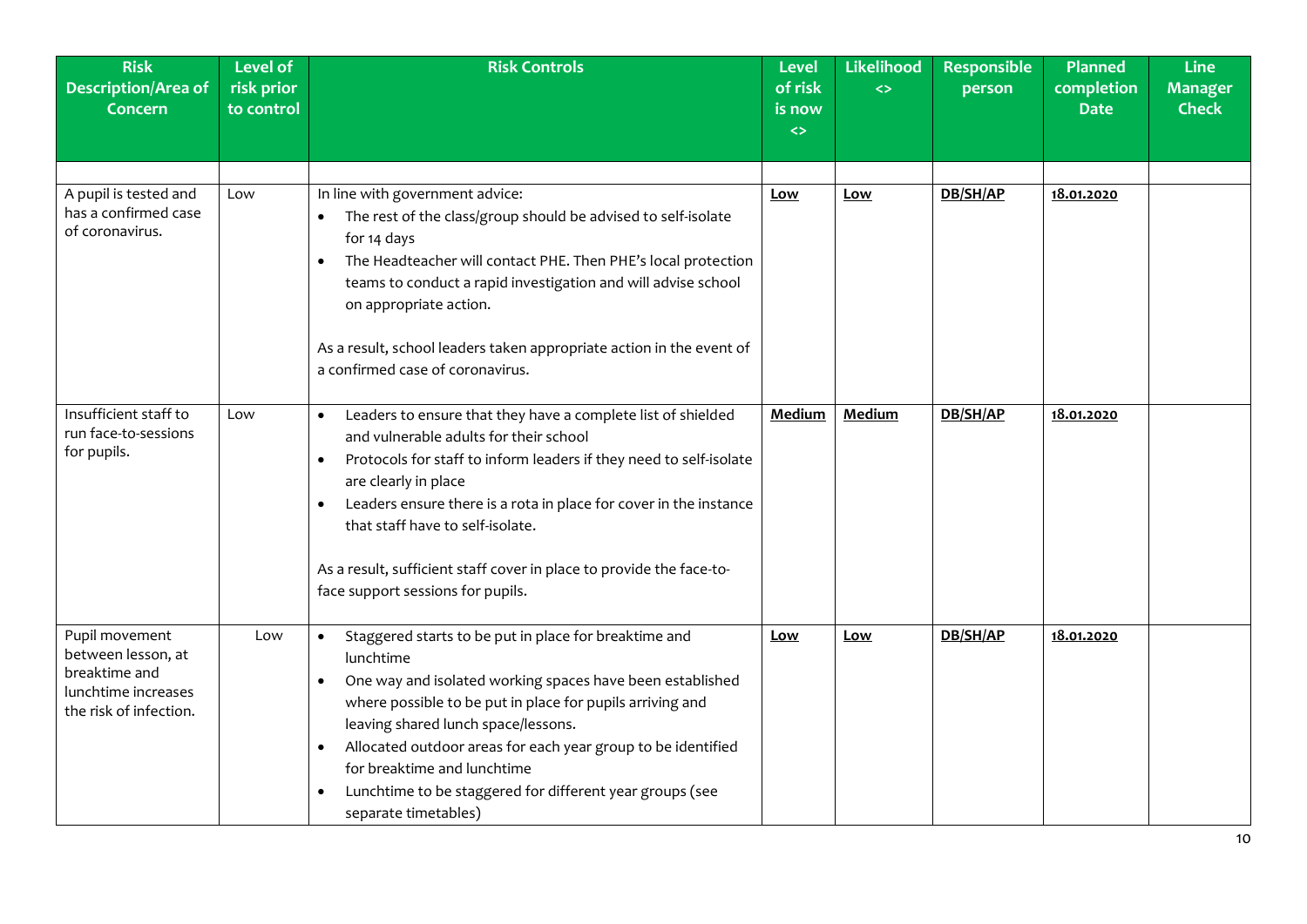| <b>Risk</b><br>Description/Area of<br><b>Concern</b> | <b>Level of</b><br>risk prior<br>to control | <b>Risk Controls</b>                                                                                                                                                                                                                                                                                                                                                                                                                                                                                                                                                                                                                                                                                                                                                                                                                                                                                                                     | <b>Level</b><br>of risk<br>is now<br>$\leftrightarrow$ | <b>Likelihood</b><br>$\leftrightarrow$ | <b>Responsible</b><br>person | <b>Planned</b><br>completion<br><b>Date</b> | <b>Line</b><br><b>Manager</b><br><b>Check</b> |
|------------------------------------------------------|---------------------------------------------|------------------------------------------------------------------------------------------------------------------------------------------------------------------------------------------------------------------------------------------------------------------------------------------------------------------------------------------------------------------------------------------------------------------------------------------------------------------------------------------------------------------------------------------------------------------------------------------------------------------------------------------------------------------------------------------------------------------------------------------------------------------------------------------------------------------------------------------------------------------------------------------------------------------------------------------|--------------------------------------------------------|----------------------------------------|------------------------------|---------------------------------------------|-----------------------------------------------|
| Spread of infection in                               | Low                                         | Pupils advised not to play contact games at breaktime or<br>lunchtime. Ball games and shared outdoor equipment to be<br>prohibited<br>Pupils to be supervised in washing hands before and after<br>$\bullet$<br>lunch<br>In eating spaces (classrooms), consideration given to marking<br>$\bullet$<br>seats that can be used and removing other seating.<br>Pupils will bring a packed lunch, to eat in classrooms to reduce<br>$\bullet$<br>movement and maintain social distancing.<br>As a result, the risk of infection during unstructured time is<br>reduced.<br>All unnecessary items to be removed from classrooms and                                                                                                                                                                                                                                                                                                          | Low                                                    | Low                                    | DB/SH/AP                     | 18.01.2020                                  |                                               |
| classrooms/shared<br>areas.                          |                                             | learning environments and stored elsewhere<br>All soft furnishings and items that are hard to clean to be<br>$\bullet$<br>removed<br>Class sizes reduced to ensure social distancing can be adhered<br>$\bullet$<br>to, with all desks 2m apart and group sizes not exceeding 15<br>Pupils to be directed to specific seats in classrooms and to<br>$\bullet$<br>maintain seats during the day as far as possible<br>Tissues and hand sanitiser to be located in each<br>$\bullet$<br>classroom/learning space<br>Bins to be emptied at least twice daily in classrooms.<br>$\bullet$<br>Contact with communal surfaces, such as door handles etc to<br>$\bullet$<br>be minimised. Doors to be kept open<br>Where possible, windows to be opened to provide ventilation.<br>$\bullet$<br>Inform all the pupils that they must bring the required<br>equipment to school (stationery, calculators etc) to reduce<br>the risk of infection |                                                        |                                        |                              |                                             |                                               |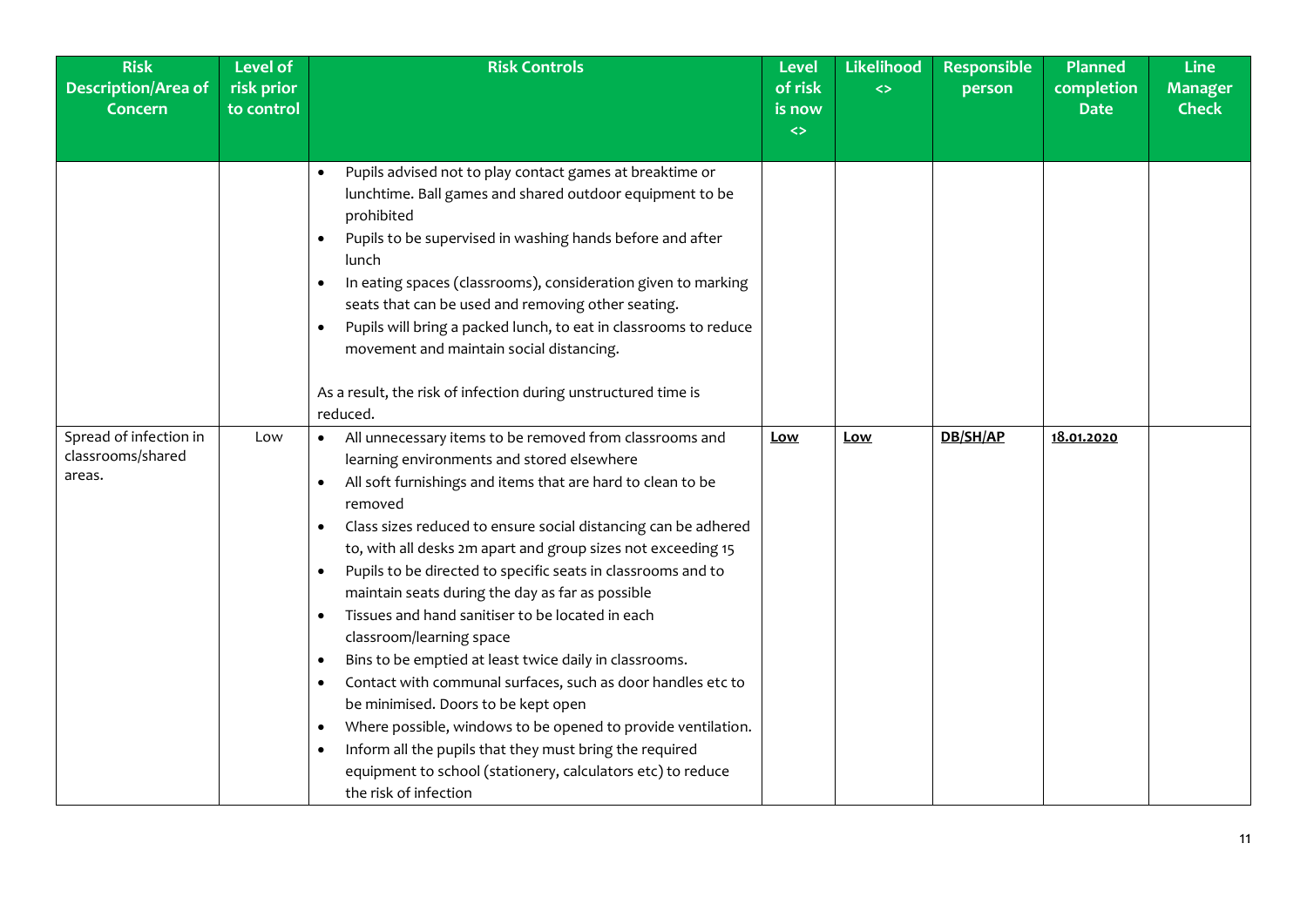| <b>Risk</b><br><b>Description/Area of</b><br><b>Concern</b>                     | <b>Level of</b><br>risk prior<br>to control | <b>Risk Controls</b>                                                                                                                                                                                                                                                                                                                                                                                                                                                                                                                                                                                                                                                                                                                                                                                                                                                                                                                                                                                             | <b>Level</b><br>of risk<br>is now<br>$\leftrightarrow$ | Likelihood<br>$\Leftrightarrow$ | <b>Responsible</b><br>person | <b>Planned</b><br>completion<br><b>Date</b> | <b>Line</b><br><b>Manager</b><br><b>Check</b> |
|---------------------------------------------------------------------------------|---------------------------------------------|------------------------------------------------------------------------------------------------------------------------------------------------------------------------------------------------------------------------------------------------------------------------------------------------------------------------------------------------------------------------------------------------------------------------------------------------------------------------------------------------------------------------------------------------------------------------------------------------------------------------------------------------------------------------------------------------------------------------------------------------------------------------------------------------------------------------------------------------------------------------------------------------------------------------------------------------------------------------------------------------------------------|--------------------------------------------------------|---------------------------------|------------------------------|---------------------------------------------|-----------------------------------------------|
|                                                                                 |                                             | Pupils/staff to clean IT equipment (esp keyboards) with anti-<br>bacterial wipes before and after each use<br>Shared telephone handsets to be cleaned with anti-bacterial<br>$\bullet$<br>wipes before and after each use<br>Shared teaching resources to be cleaned prior to and after<br>$\bullet$<br>use.<br>If any bodily fluids come into contact with classroom<br>$\bullet$<br>equipment, ensure that gloves are worn to remove the piece<br>of equipment before it is thoroughly cleaned<br>Guidance issued to staff on the use of the staff room and staff<br>$\bullet$<br>toilet area, including maximum numbers at any one time. Staff<br>to be reminded to adhere to social distancing at all times<br>Hand sanitiser to be in place at photocopiers/shared<br>$\bullet$<br>keyboards/telephones etc<br>Staff must wash and dry their own cups, plates and utensils,<br>$\bullet$<br>using disposable towels.<br>As a result, the risk of infection to staff and pupils in classrooms is<br>reduced. |                                                        |                                 |                              |                                             |                                               |
| Poor pupil behaviour<br>increases the risk of<br>the spread of the<br>infection | Low                                         | Pupils are reminded of the behaviour policy on their return to<br>school<br>Sanctions (and how they will be applied in the context of<br>social distancing) are clearly communicated to pupils and<br>parents. Behaviour policy is adjusted as a consequence<br>Pupils' individual behaviour plans are reviewed and specific<br>$\bullet$<br>control measures identified and shared with pupils and staff<br>where necessary.                                                                                                                                                                                                                                                                                                                                                                                                                                                                                                                                                                                    | Low                                                    | Low                             | DB/SH/AP                     | 18.01.2020                                  |                                               |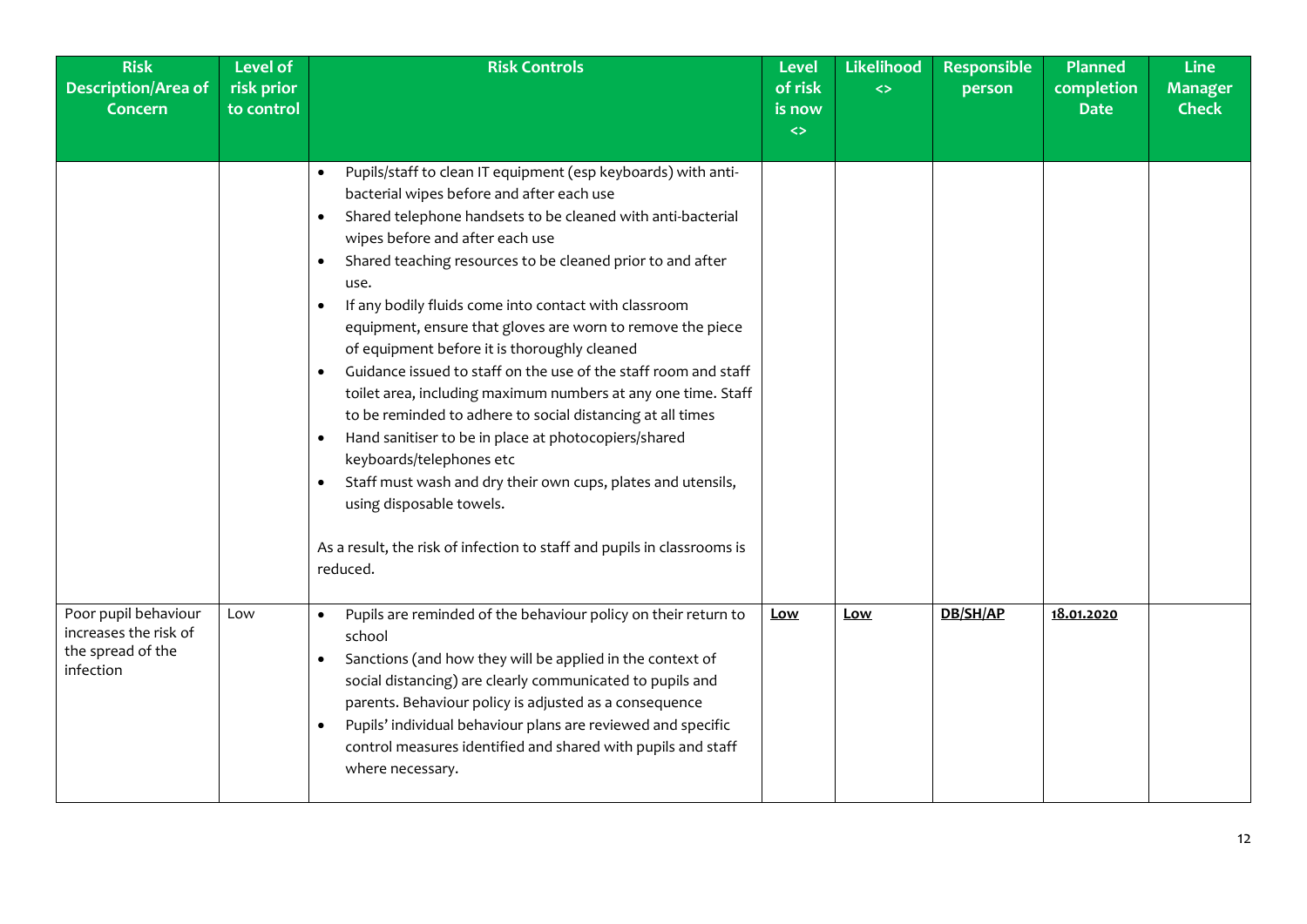| <b>Risk</b><br><b>Description/Area of</b><br><b>Concern</b>                                                  | <b>Level of</b><br>risk prior<br>to control | <b>Risk Controls</b>                                                                                                                                                                                                                                                                                                                                                                                                                                                                                                                                                                                                                                                                                                                                                                                                                                                          | Level<br>of risk<br>is now<br>$\leftrightarrow$ | Likelihood<br>$\leftrightarrow$ | <b>Responsible</b><br>person | <b>Planned</b><br>completion<br><b>Date</b> | <b>Line</b><br><b>Manager</b><br><b>Check</b> |
|--------------------------------------------------------------------------------------------------------------|---------------------------------------------|-------------------------------------------------------------------------------------------------------------------------------------------------------------------------------------------------------------------------------------------------------------------------------------------------------------------------------------------------------------------------------------------------------------------------------------------------------------------------------------------------------------------------------------------------------------------------------------------------------------------------------------------------------------------------------------------------------------------------------------------------------------------------------------------------------------------------------------------------------------------------------|-------------------------------------------------|---------------------------------|------------------------------|---------------------------------------------|-----------------------------------------------|
|                                                                                                              |                                             | As a result, pupils and staff understand the behaviour<br>policy/individual plans in context.                                                                                                                                                                                                                                                                                                                                                                                                                                                                                                                                                                                                                                                                                                                                                                                 |                                                 |                                 |                              |                                             |                                               |
| Pupils with complex<br>needs are not<br>adequately prepared<br>for a return to school<br>or safely supported | Low                                         | Specific arrangements for pupil transport have been risk<br>assessed and agreed with local providers<br>Leaders and staff should review individual pupils' handling<br>plans, including the use of PPE<br>Additional advice should be sought from external agencies<br>$\bullet$<br>where appropriate in relation to moving and handling<br>(physiotherapy, occupational therapy)<br>Review individual communication plans where close proximity<br>is expected e.g. on-body signing<br>Plans should be understood, shared and followed consistently<br>$\bullet$<br>by all staff working with those pupils<br>Prepare additional social stories to support pupils with autism<br>$\bullet$<br>/ learning difficulties (highlighting changes to<br>classrooms/arrangements/use of PPE, for example) and share<br>with parents and pupils prior to pupils returning to school. | Medium                                          | Medium to<br><b>High</b>        | DB/SH/AP                     | 18.01.2020                                  |                                               |
|                                                                                                              |                                             | As a result, pupils with complex needs are well supported.                                                                                                                                                                                                                                                                                                                                                                                                                                                                                                                                                                                                                                                                                                                                                                                                                    |                                                 |                                 |                              |                                             |                                               |
| Vulnerable pupils and<br>pupils with SEND do<br>not receive<br>appropriate support                           | Low                                         | Appropriate planning is in place to support the mental health<br>of pupils returning to school<br>Agree what returning support is available to pupils with SEND<br>$\bullet$<br>in conjunction with families and other agencies.<br>As a result, pupils with SEND and those concerned about returning<br>to school are well supported.                                                                                                                                                                                                                                                                                                                                                                                                                                                                                                                                        | Medium                                          | Medium                          | DB/SH/AP                     | 18.01.2020                                  |                                               |
| Increased number of<br>safeguarding<br>concerns reported<br>after lockdown                                   | Low                                         | Agree safeguarding provision to be put in place to support<br>returning pupils<br>Ensure that key staff (DSL and deputies) have capacity to deal<br>$\bullet$<br>with any arising concerns                                                                                                                                                                                                                                                                                                                                                                                                                                                                                                                                                                                                                                                                                    | Low                                             | <u>Low</u>                      | DB/SH/AP                     | 18.01.2020                                  |                                               |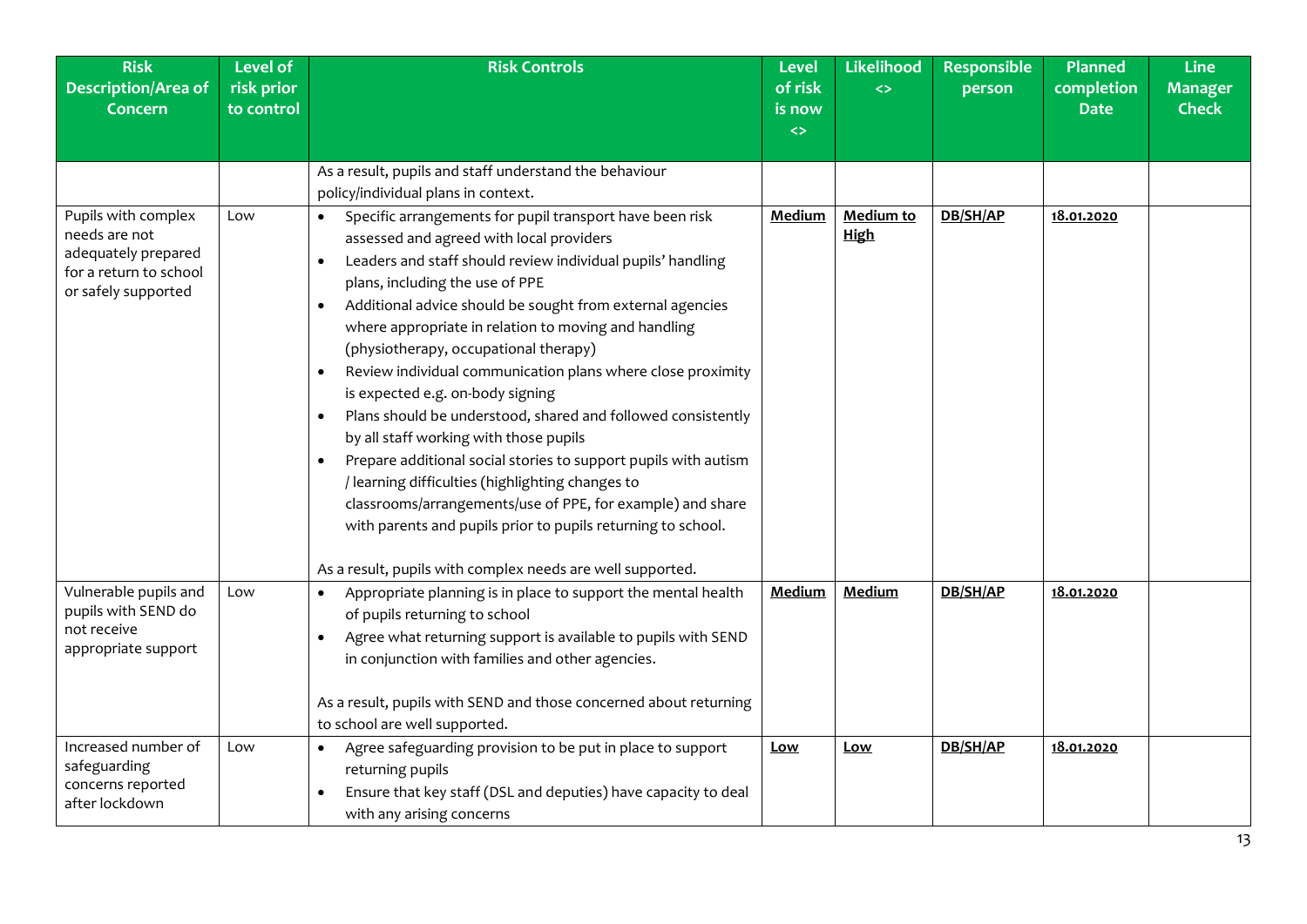| <b>Risk</b><br><b>Description/Area of</b><br><b>Concern</b> | <b>Level of</b><br>risk prior<br>to control | <b>Risk Controls</b>                                                                                                                                                                                                                                                                                                                                                                                                                                                                                                                                                                                                                                                                                                                                                                                                                                                                                                                                                                                                                                         | <b>Level</b><br>of risk<br>is now<br>$\leftrightarrow$ | <b>Likelihood</b><br>$\leftrightarrow$ | <b>Responsible</b><br>person | <b>Planned</b><br>completion<br><b>Date</b> | <b>Line</b><br><b>Manager</b><br><b>Check</b> |
|-------------------------------------------------------------|---------------------------------------------|--------------------------------------------------------------------------------------------------------------------------------------------------------------------------------------------------------------------------------------------------------------------------------------------------------------------------------------------------------------------------------------------------------------------------------------------------------------------------------------------------------------------------------------------------------------------------------------------------------------------------------------------------------------------------------------------------------------------------------------------------------------------------------------------------------------------------------------------------------------------------------------------------------------------------------------------------------------------------------------------------------------------------------------------------------------|--------------------------------------------------------|----------------------------------------|------------------------------|---------------------------------------------|-----------------------------------------------|
|                                                             |                                             | Follow up any referrals made by staff swiftly, while<br>$\bullet$<br>maintaining social distancing.<br>As a result, safeguarding remains of the highest priority and<br>practice.                                                                                                                                                                                                                                                                                                                                                                                                                                                                                                                                                                                                                                                                                                                                                                                                                                                                            |                                                        |                                        |                              |                                             |                                               |
| Emergency<br>evacuation due to fire<br>etc                  | Low                                         | Lockdown, fire and emergency evacuation procedures to be<br>$\bullet$<br>reviewed so that social distancing can be maintained<br>Leaders to communicate procedures to all staff<br>$\bullet$<br>Staff to communicate emergency evacuation procedures to<br>$\bullet$<br>pupils at the beginning of each day.<br>As a result, social distancing is maintained in the event of an<br>emergency evacuation.                                                                                                                                                                                                                                                                                                                                                                                                                                                                                                                                                                                                                                                     | Low                                                    | Low                                    | DB/SH/AP                     | 18.01.2020                                  |                                               |
| Cleaning is not<br>sufficiently<br>comprehensive.           | Low                                         | Ensure that all cleaning and associated health and safety<br>$\bullet$<br>compliance checks have been undertaken prior to opening<br>A nominated member of staff monitors the standards of<br>$\bullet$<br>cleaning in school and identifies any additional cleaning<br>measures<br>Where possible, additional cleaning staff employed (or given<br>$\bullet$<br>additional hours) to increase the regularity of cleaning<br>Whilst pupils are at breaktime/lunchtime, <identified member<br=""><math display="inline">\bullet</math><br/>of staff&gt; to clean tables/door handles with a disinfectant<br/>spray. Gloves to be worn during this and hands washed<br/>afterwards<br/>Disposable gloves/wipes/sprays are next to<br/><math display="inline">\bullet</math><br/>photocopiers/printers etc<br/>Cleaners to act upon guidance normally linked to 'deep cleans'<br/><math display="inline">\bullet</math><br/>as part of their daily procedures (i.e. a focus on door handles,<br/>toilets, changing room, toys in the Early Years).</identified> | Low                                                    | Low                                    | DB/SH/AP                     | 18.01.2020                                  |                                               |